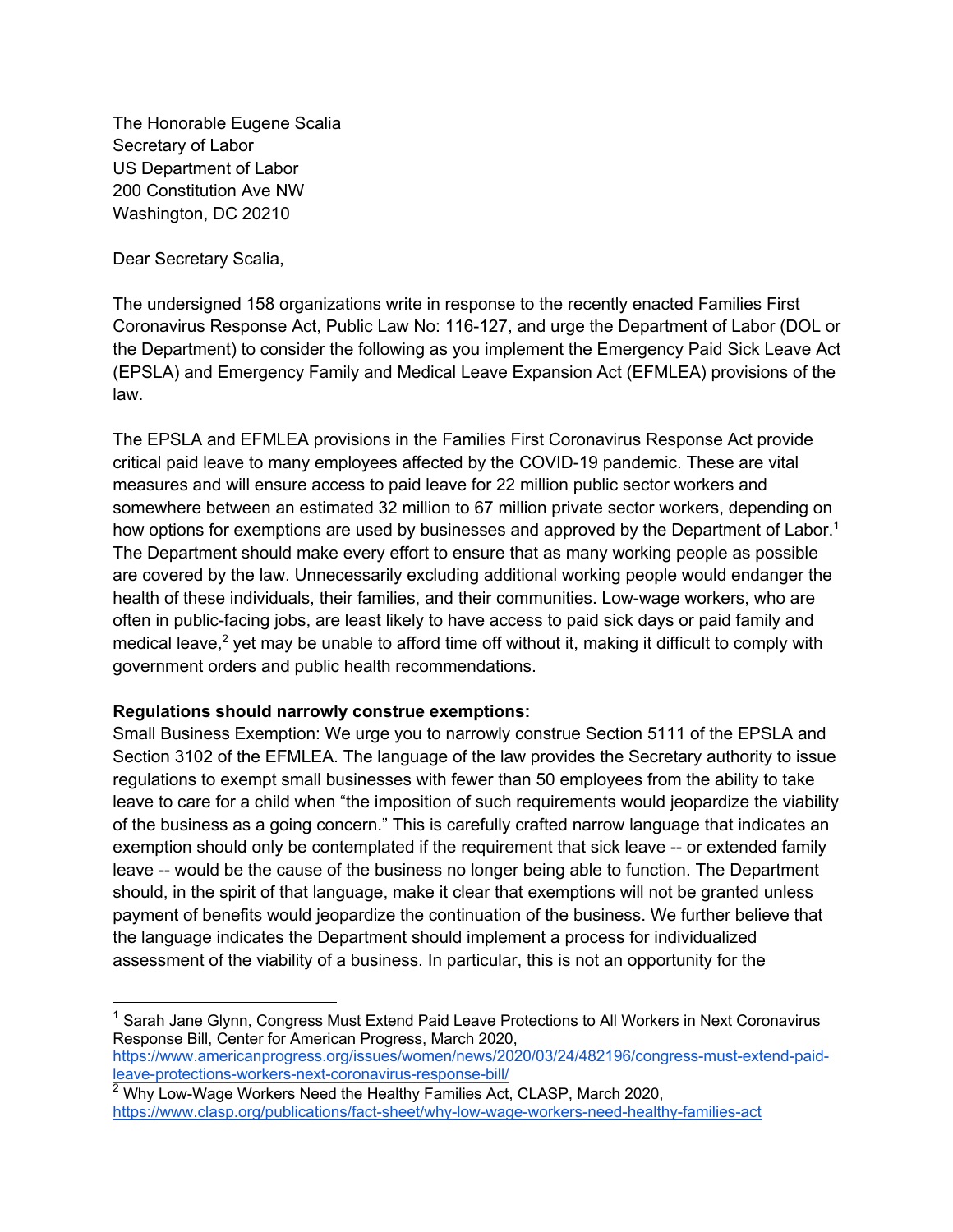Secretary to wholesale exclude certain industries or sectors. There is no question that many businesses are already struggling, and we support providing relief to employers more quickly, such as through a preemptive grant that is verified later. The answer is not, however, to exclude millions of workers employed in small businesses from these critical leave rights.

Health Provider and Emergency Responder Exemption: We also urge you to institute a clear and narrow policy for excluding certain health care providers and emergency responders from the definition of eligible employee under the EFMLEA and EPSLA, such as requiring those employers to have an existing policy that meets or exceeds the requirements of the law. Health care workers are on the front lines of the COVID-19 crisis, risking their lives and exposing themselves to an increased risk of getting sick. Employers already have the option to opt out of the law's requirements. The Department should refrain from further limiting these workers' access to paid sick time in the event they do get sick. We understand the desire to limit new requirements on an already burdened health care system, but we must protect these critical workforces and the public that is relying on them now, more than ever.

#### **Clarify the availability of intermittent leave under EPSLA and EFMLEA:**

The Department should clarify that the law allows workers to take intermittent leave under both provisions, providing employers and employees flexibility to manage care for children and the employer's operations. The FFCRA does not include any limitations on employees' rights to take the new emergency FMLA leave on an intermittent basis. Therefore, guidance or regulations should clarify that employees have the right to use leave under the new 29 U.S.C. § 2612(a)(1)(F) intermittently as needed, consistent with the current intermittent use requirements (under 29 U.S.C.  $\S$  2612(b)(1)) for qualifying exigency leave (29 U.S.C.  $\S$  2612(a)(1)(E)). We believe that qualifying exigency leave is most similar to the leave provided under the new emergency purpose because it provides for exigency leave to provide emergency childcare - here as a result of a family member's military service under 29 C.F.R. § 825.126(b)(3)(ii). The new law should be interpreted consistently with the regulations already in force under the FMLA for child care leave, allowing employees to take public health emergency leave intermittently on the same basis as qualifying exigency leave. We also urge you to adopt the same approach with regard to the law's new paid sick leave provisions -- interpreting provisions to the extent with reference to existing interpretations, creating a simple, consistent approach that is easy for both employers and employees to understand.

#### **Clarify Definitions and Terminology in EPSLA:**

"Quarantine"/"Isolation Order": The Department should ensure that the "quarantine or isolation order" language in Section 5102 of the EPSLA is interpreted as broadly as possible. Many state and local executives are issuing instructions to protect public health that go beyond the Center for Disease Control's "quarantine" and "isolation" definitions because of the need to quickly move to control community spread of the virus, particularly in large cities. The Department should make it clear that Section 5102(a)'s reference to a "Federal, State, or local quarantine or isolation order related to COVID-19" includes all governmental and public health official orders at the state and local level, whether they use the words "quarantine," "isolation," or other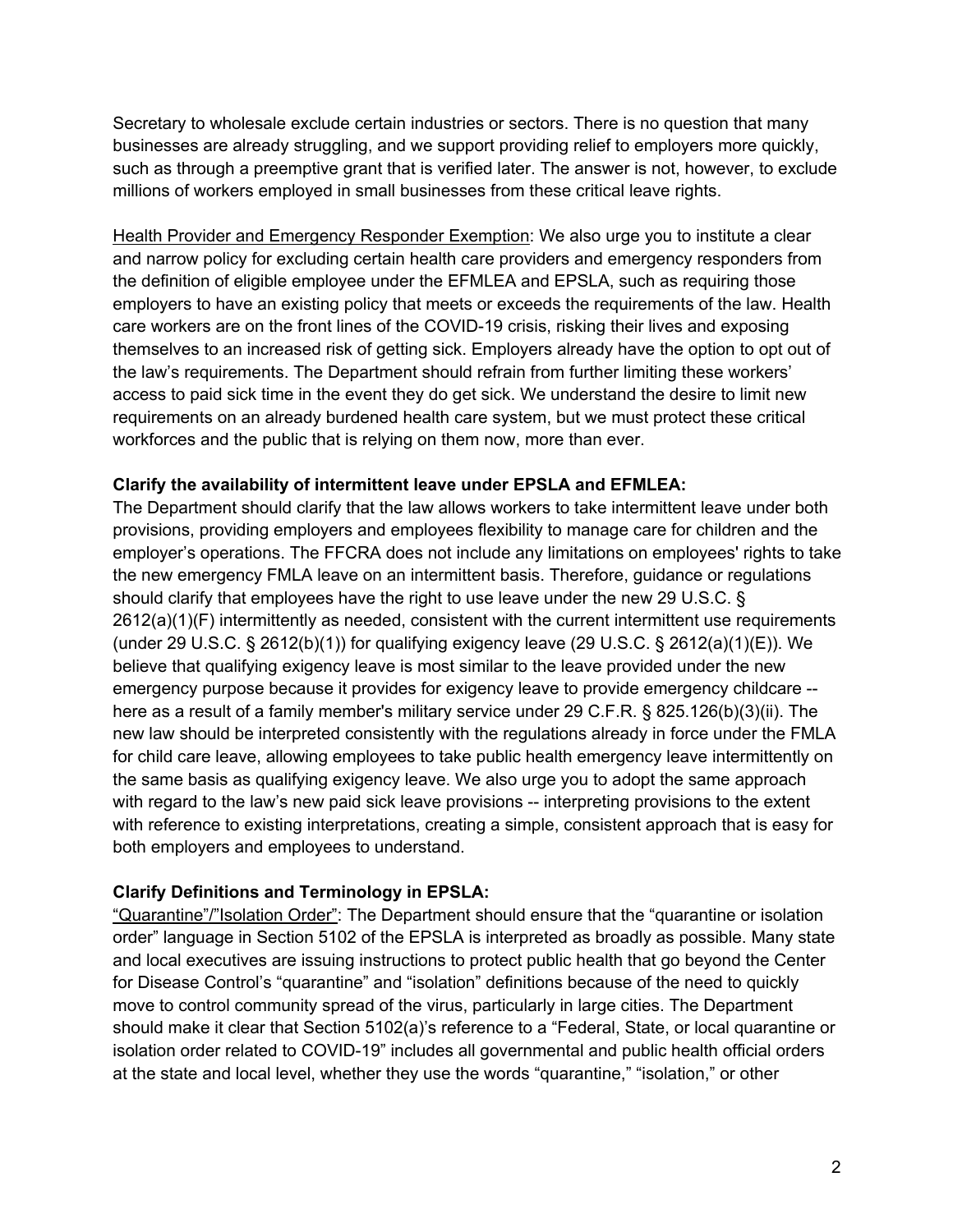instructions, such as to shelter-in-place and self-isolate. We believe this is consistent with the language of the statute but would like to see this clearly stated in regulations.

"Self-quarantine": For 5012(a)(2), the Department should clarify that "self-quarantine" includes instructions to isolate because of illness.

Scope of "business is closed because of … order to close": We ask DOL to specify that employees of schools and child care operations or other businesses are eligible for leave under Section 5102(a)(1) if their place of business is closed because of a Federal, State, or local order to close schools or other businesses related to COVID-19. Again, we believe this is consistent with the statute but would request that it be specified in regulations.

Employment Relationship: The EPSLA uses the definitions of employee, employer, and to employ from the Fair Labor Standards Act (FLSA). We recommend sub-regulatory guidance or FAQ documents that employment relationships are determined for purposes of the Act's large employer exemption consistent with the FLSA, with links to existing guidance on determining the existence of an employment relationship.

## Substantially similar conditions under EPSLA:

EPSLA 5102(6) allows the Secretary, in consultation with the Secretary of the Treasury and the Secretary of Labor, to extend the purposes of leave to "any other substantially similar condition" to those listed. We urge the Secretary to consider two circumstances that are substantially similar to the purposes of leave articulated in EPSLA 5102(1)-(5). First, as mentioned above, the definition of "quarantine" and "isolation" under EPSLA section 5201(a)(1) should include federal, state, and local orders to shelter-in-place. We believe that these orders would be covered by the statutory text in any event, but they could also be considered "substantially similar." Second, we believe that there are several "substantially similar situations" with respect to family caregivers that should be included: As with children who may no longer be able to attend school, many people with disabilities and older adults will also no longer be able to utilize their usual source of care. This will leave family members with new care responsibilities preparing meals for their sibling with a disability or ensuring their parent or grandparent takes the appropriate dose of medication at the right time. These workers are being, and will be, impacted by COVID-19 even if they or the one for whom they are caring are not directly infected with the virus or under a self-quarantine order. We urge DOL, along with the Departments of Health and Human Services and Treasury, to ensure that these substantially similar conditions are incorporated into regulations.

#### **Guidance needed for EFMLEA:**

Employment Relationship: We would like to see clarification that the employment relationship under EFMLEA is determined by the FMLA, as amended. Guidance on the FMLA's revised definitions of eligible employees and employers under the EFMLEA and existing guidance on the integrated employer test would be helpful, as the Department has started doing with the Families First Coronavirus Response Act: Questions and Answers page.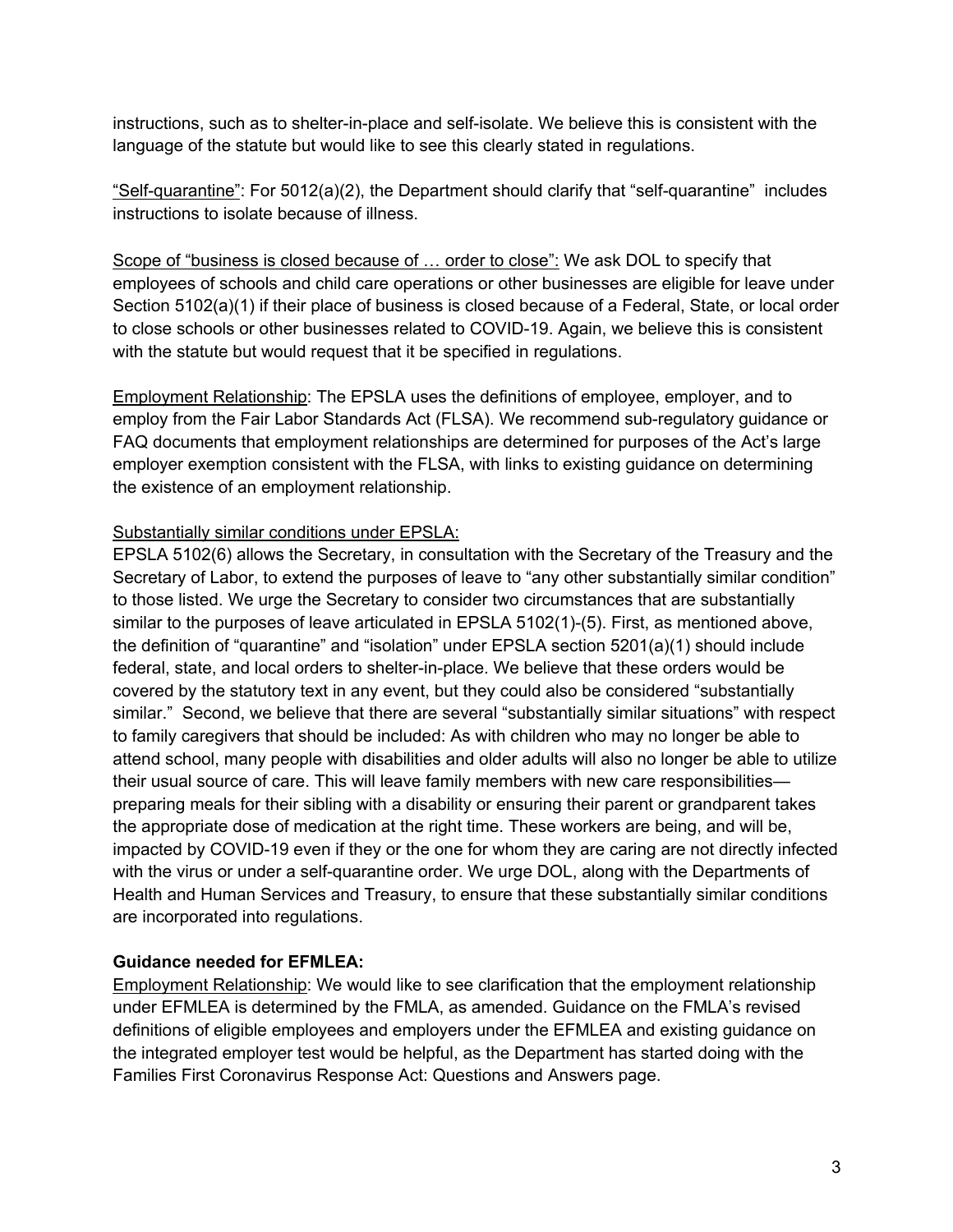Interactions with non-emergency FMLA: It would be helpful to clarify that workers are eligible for EFMLEA leave if they have already taken 12 weeks FMLA within the past year because EFMLEA creates a new legal right to up to 12 weeks of protected time. It would also be helpful to indicate that if an employee takes EFMLEA leave under the new provision of the FMLA at Section 102(a)(1)(F) the employee will still be able to take FMLA for other purposes after the coronavirus crisis is over. At a minimum it should be clarified that FMLA leave will be available for other purposes even if the employee is still within their 12 month FMLA period after EFMLEA sunsets on December 31, 2020.

## **Eligible Employees and Interactions with Unemployment Insurance/Pandemic Unemployment Assistance:**

Many employers are unfortunately having to furlough, place on administrative leave, or reduce hours of their employees. Guidance clarifying that workers on reduced hours or administrative leave are still employees eligible for paid leave may help employers and employees understand workers' eligibility for paid sick and emergency FMLA leave, versus needing to apply for unemployment insurance or Pandemic Unemployment Assistance (when enacted). When the third coronavirus response law is passed, it would also be helpful to clarify that employers have an obligation to allow employees to use their emergency paid leave before seeking Pandemic Unemployment Assistance.

## **Interaction of EPSLA with State/Local Paid Sick Days laws:**

Section 5107 of the EPSLA ensures that the rights provided do not diminish employee's rights or benefits they are entitled to under any other Federal, State or local law, collective bargaining agreement, or existing employer policy. Guidance should state, therefore, that these leave rights are in addition to those provided by the employer as well as in addition to those required under state and local law.

# **Health insurance coverage and paid sick leave:**

Guidance or regulations should clarify that, for employees taking covered paid sick leave under the law, it is an illegal form of discrimination prohibited under Section 5104 to terminate or in any way modify the terms of an employee's health insurance coverage while on leave, including by not providing any employer contribution to the cost of premiums the employer would have provided had the employee continued to work.

**Notice/Model Notice:** The Department should provide guidance with respect to Section 5103 of the EPSLA by indicating that a place where "notices to employees are customarily posted" should include websites, online handbooks, etc. and should encourage employers to ensure that all employees, including those working remotely or on leave, are provided this critical information. The Department's Model Notice should be written in plain language and provide clear information on workers' protections from retaliation and other discrimination under both Acts.

**Outreach and education:** The extraordinary current crisis, as well as the number of workers benefited by this law, requires a significant and speedy outreach and education campaign to ensure employers understand their obligations and working people understand their rights and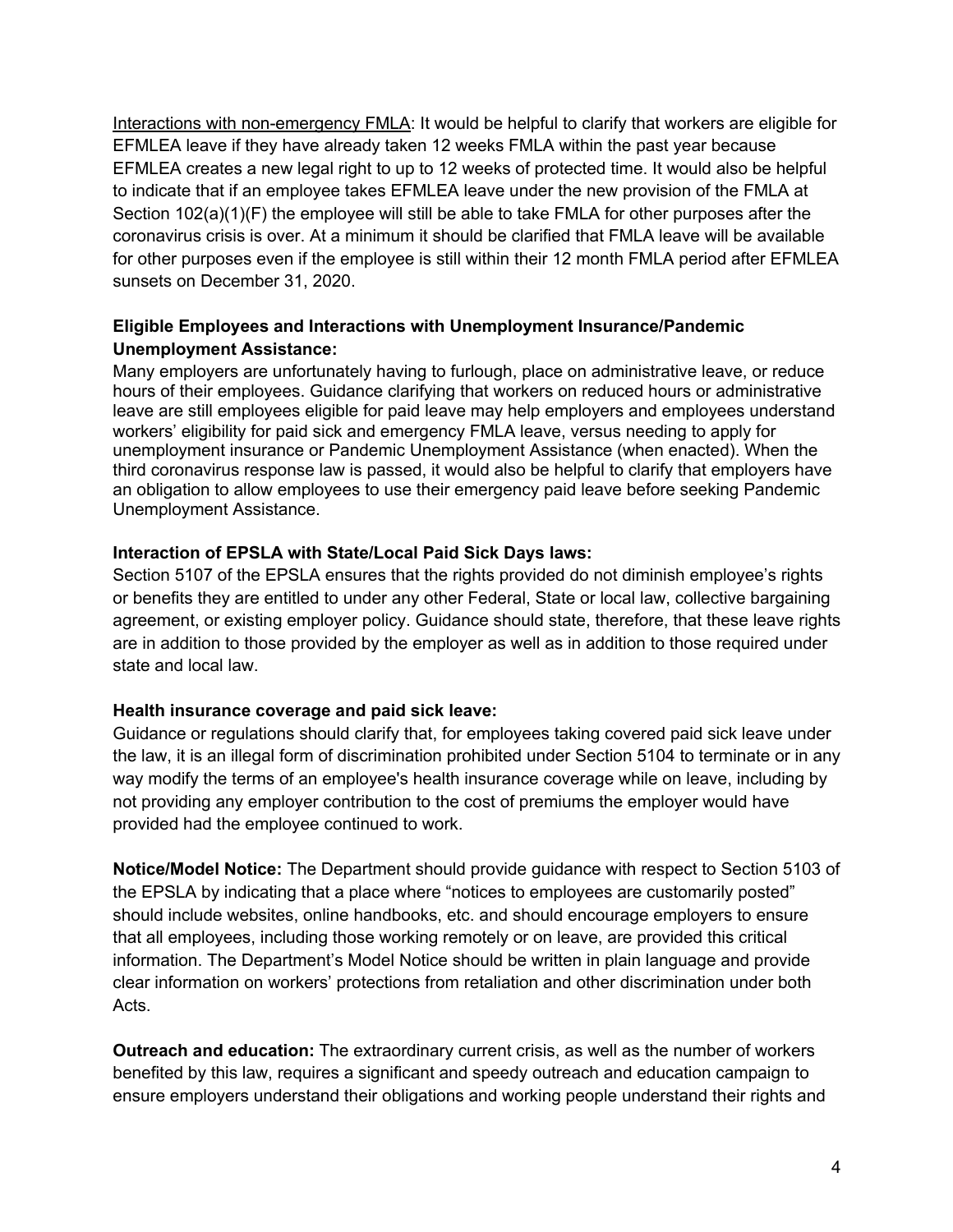are not afraid to exercise them. Given the unprecedented scope of this pandemic and the immediate needs for leave to comply with government orders and public health instructions, DOL should devote significant resources to aggressive implementation.

Since the early 2000s, states and municipalities across the country have passed paid family and medical leave and paid sick days laws. These laws are intended to ensure workers do not have to make difficult decisions between caring for their loved ones, themselves, and paying their bills. The paid sick days laws include paid leave for reasons including sick time, safe time, and in some states paid sick time specifically can be used for a public health emergency. We urge that any education about the new laws providing COVID-19 leave also include information about these state and local laws or at least reference the fact that they may provide additional help. We also want to point out that because many of these laws have been in place for over five years, we have learned important lessons about the importance of communicating to businesses and employees about their benefits, robust public outreach and education campaigns, and educating healthcare systems and safety net providers who can share these resources with patients and clients.

We suggest a COVID-19 task force charged with implementation, creation of a hotline, monitoring of all calls to determine additional guidance needs, and partnering with communitybased groups to ensure outreach to all populations. We further encourage creativity in using media and social media to spread awareness. This is an unprecedented public emergency but also an unprecedented response creating huge responsibility to get the word out to American workers about their rights.

**Enforcement:** Robust and timely enforcement is essential to ensure that workers who need leave immediately have access to it. This is particularly critical where some of these workers will lack a private right of action under the EFMLEA and many will be increasingly fearful of losing their job.

We suggest creating a mechanism for workers to submit questions and problems directly to the Department of Labor for review and to create further guidance for implementing these laws. We further ask that the COVID-19 task force and state governments be able to review data about the number and types of complaints made as well as the industry involved and any further specificity possible.

Paid leave is essential to help people maintain ties to employment. At this moment of public health crisis, it is essential to enable all Americans to stay healthy as Congress has recognized. It is in the best interests of workers to construe this legislation to help as many workers as possible, insuring they can support themselves and their families while protecting their health and the health of their neighbors and also seeing to it that workers will have a job to return to and businesses will have experienced workers when the crisis is over.

Sincerely,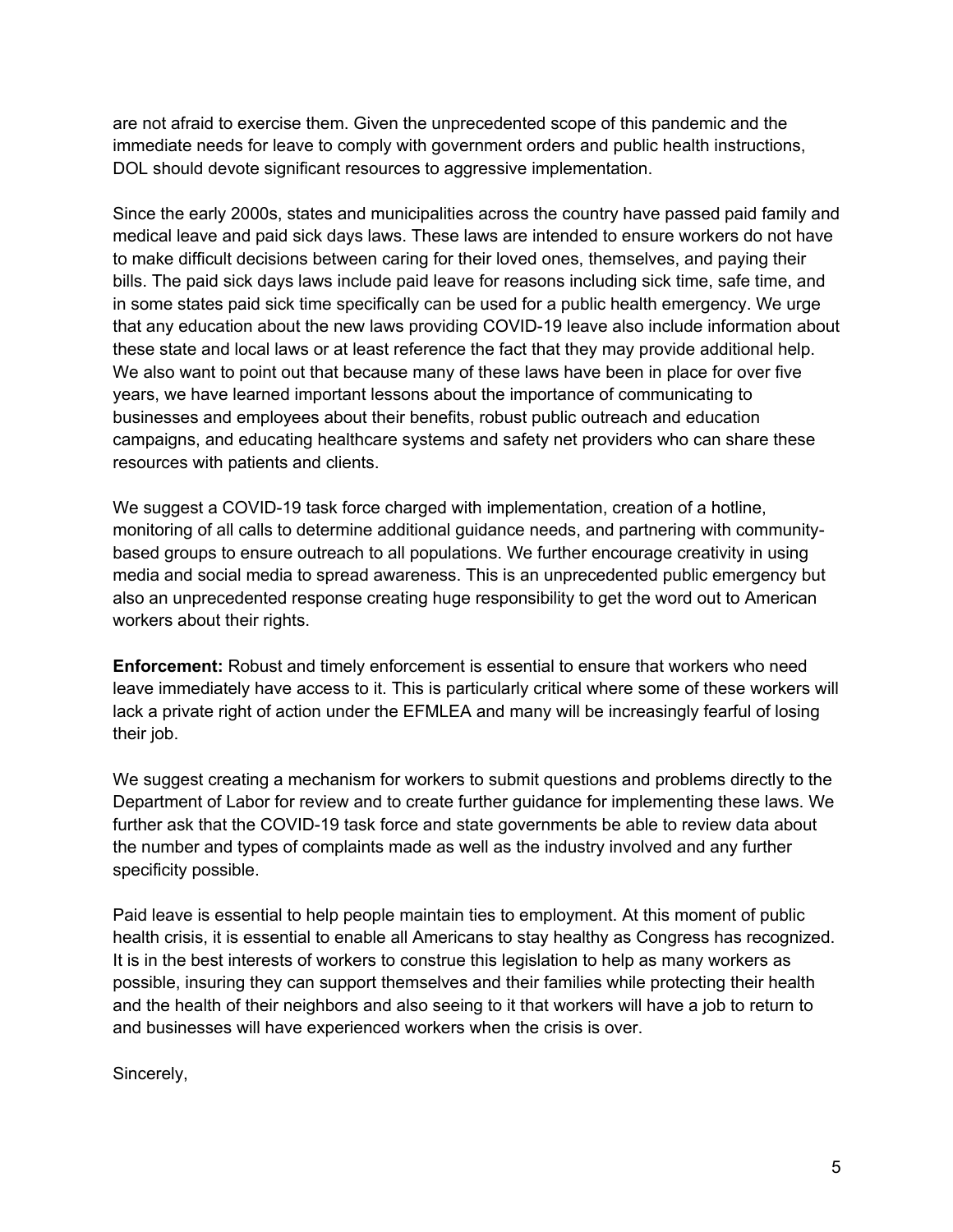9to5 1,000 Days A Better Balance Alliance for a Healthy Kansas Amalgamated Transit Union, AFL-CIO American Association of University Women (AAUW) American Federation of Teachers American Muslim Health Professionals American Public Health Association Americans for Democratic Action (ADA) Arise Chicago Asian Pacific American Labor Alliance Asian Real Estate Association of America (AREAA) Beins, Axelrod, P.C. Bet Tzedek Legal Services Bronx Baptist Day Care & Learning Center California Employment Lawyers Association Caring Across Generations CATA - The Farmworkers' Support Committee Catholic Migration Services Center for American Progress Center for Law and Social Policy (CLASP) Center for Parental Leave Leadership Center for Popular Democracy Center for Public Policy Priorities Centro de los Derechos del Migrante, Inc. (CDM) Church World Service Citizen Action of New York City of Minneapolis Labor Standards Enforcement Division City of Seattle, Office of Labor Standards Closing the Women's Wealth Gap Coalition on Human Needs Colorado Fiscal Institute Colorado Organization for Latina Opportunity and Reproductive Rights Community Justice Project Community Organizing and Family Issues (COFI) / POWER-PAC IL CRLA Foundation DC Jobs With Justice Disciples Center for Public Witness Economic Opportunity Institute Economic Policy Institute Equal Justice Center (Texas) Equal Rights Advocates Equality North Carolina Family Equality Family Forward Oregon Family Values @ Work Farmworker Justice Futures Without Violence Georgia Budget and Policy Institute Greater New York Labor -Religion Coalition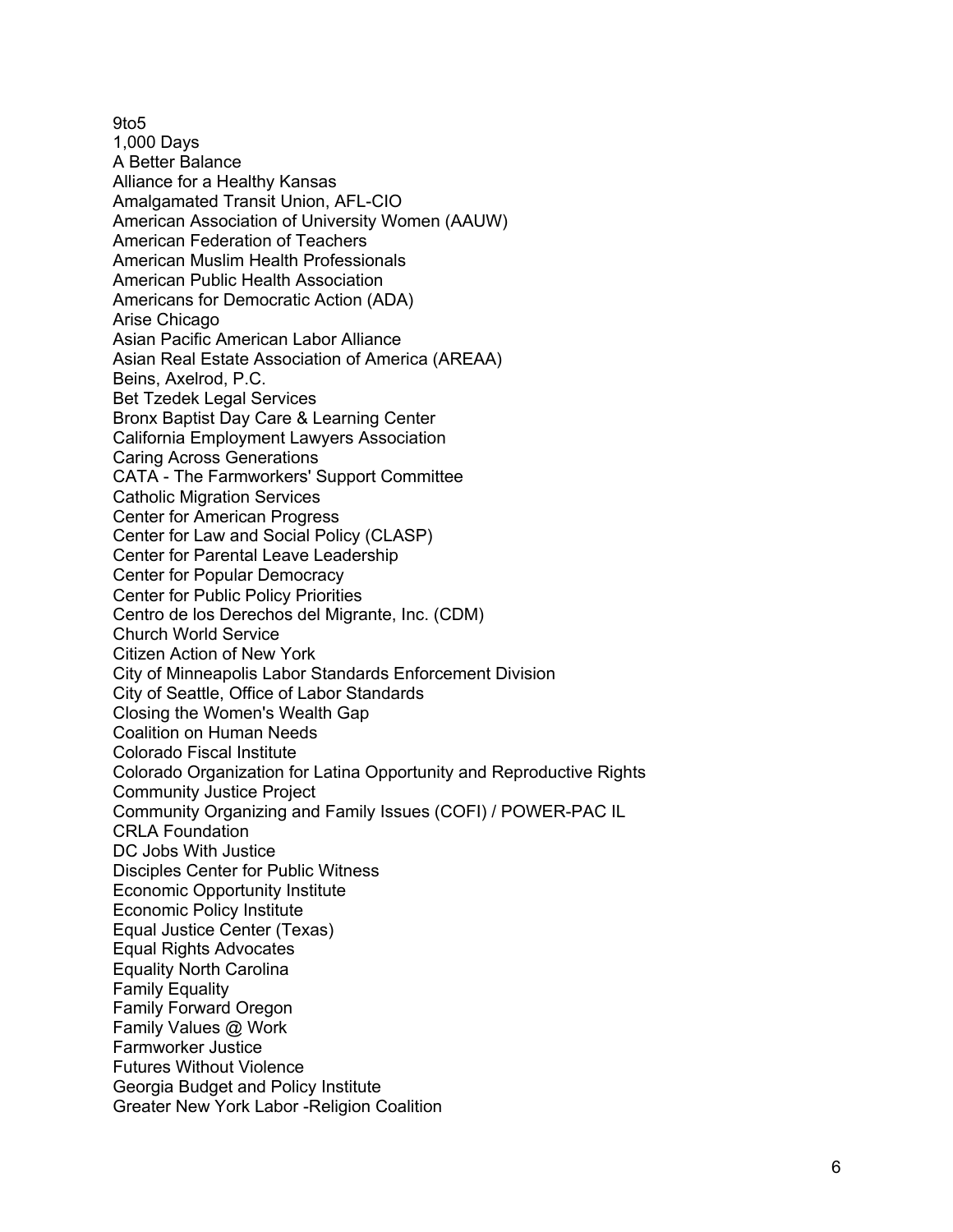Hawaiʻi Children's Action Network Heartland Alliance for Human Needs & Human Rights Hommel Law Firm Hope's Door ICA Indivisible Nation BK Insight Center for Community Economic Development Institute for Women's Policy Research Interfaith Worker Justice Jacobsen White Law, P.C. Japanese American Citizens League Jews United For Justice Jobs With Justice Justice at Work Justice at Work - Pennsylvania Justice in Aging Justice in Motion Kentucky Equal Justice Center Labor Project for Working Families LatinoJustice PRLDEF League of Women Voters of St. Lawrence County Legal Aid at Work Lutheran Episcopal Advocacy Ministry NJ Main Street Alliance Maine Women's Lobby Education Fund Make the Road Pennsylvania Massachusetts Law Reform Institute Maui Economic Opportunity, Inc. McKnight, Canzano, Smith, Radtke & Brault, P.C. Michigan Immigrant Rights Center Michigan League for Public Policy **MomsRising** NAACP NARAL Pro -Choice America NARAL Pro -Choice North Carolina National Association of Councils on Developmental Disabilities National Center for Law and Economic Justice National Center for Transgender Equality National Consumers League National Council of Jewish Women National Council of Jewish Women Los Angeles National Diaper Bank Network National Employment Law Project National Legal Advocacy Network National Partnership for Women & Families National Union of Healthcare Workers National Women's Law Center National Workrights Institute NC Justice Center NC State AFL -CIO NETWORK Lobby for Catholic Social Justice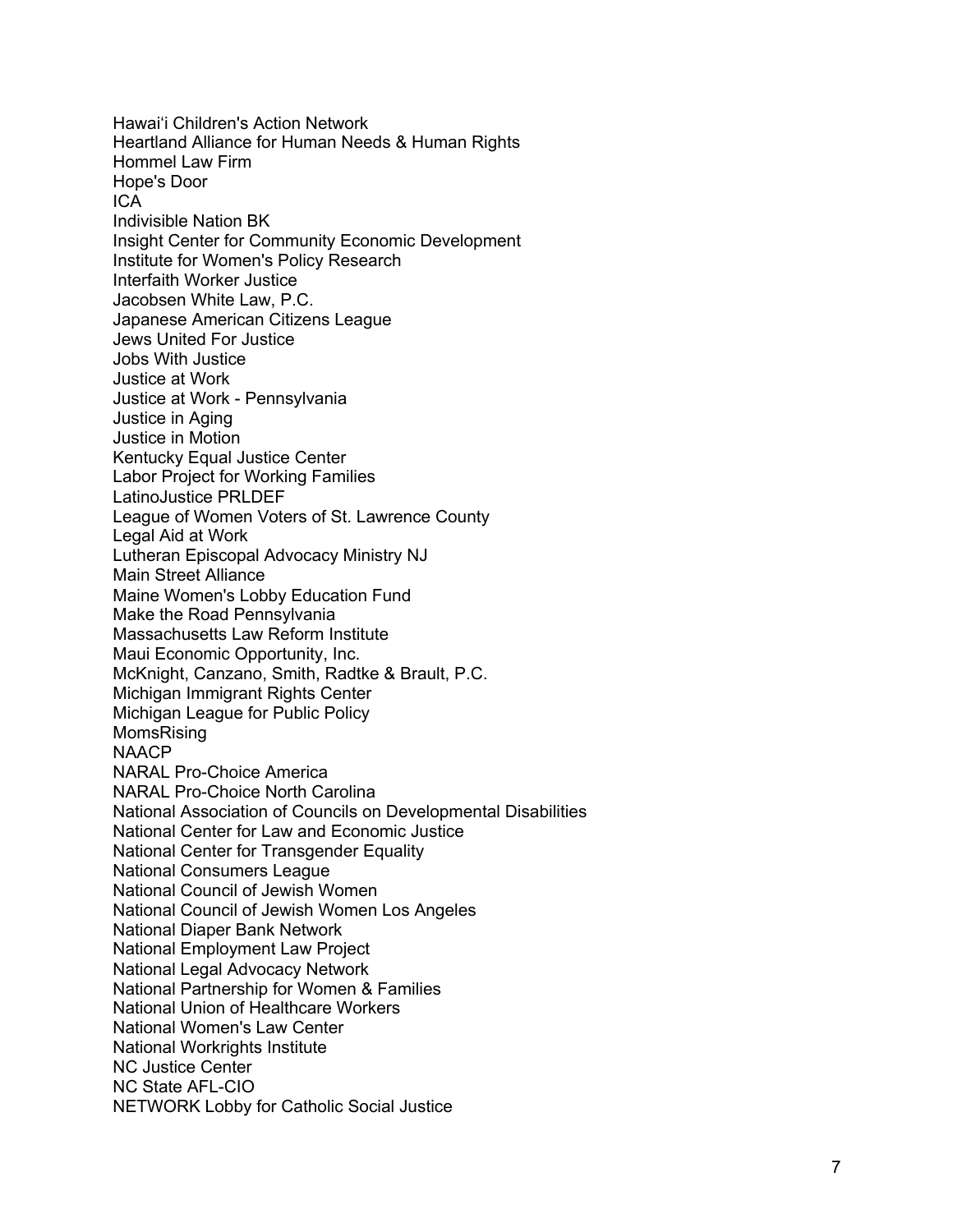New Jersey Citizen Action New Mexico Center on Law and Poverty New Working Majority New York Legal Assistance Group NJ Citizen Action NJ Time to Care Coalition North Carolina Council of Churches Ohio Domestic Violence Network Oxfam America Paid Leave for the United States (PL+US) Parent Engagement Academy Partnership for America's Children PathWays PA People's Parity Project Philly CLUW Poligon Education Fund Public Advocacy for Kids (PAK) Public Justice Center Restaurant Opportunities Center of DC Restaurant Opportunities Centers (ROC) United RESULTS Shriver Center on Poverty Law South Florida Council on Occupational Safety & Health South Florida Interfaith Worker Justice Southwest Women's Law Center Swipe Out Hunger TakeRoot Justice **TASH** Teamsters Local Union No. 705 Texas RioGrande Legal Aid, Inc. The AIDS Institute The Arc of the United States The Restaurant Opportunities Center of Pennsylvania (ROC PA) The Women's Fund of Central Ohio The Workers Lab The YMCA of Greater Rochester TIME'S UP Union for Reform Judaism United for a New Economy United State of Women UsAgainstAlzheimer's WildFig Partners William E. Morris Institute for Justice (Arizona) Women & Girls Foundation Women AdvaNCe Women Employed Women's Fund of Rhode Island Women's Funding Network Women's Law Project Women's Rights and Empowerment Network Worker Justice Center of New York